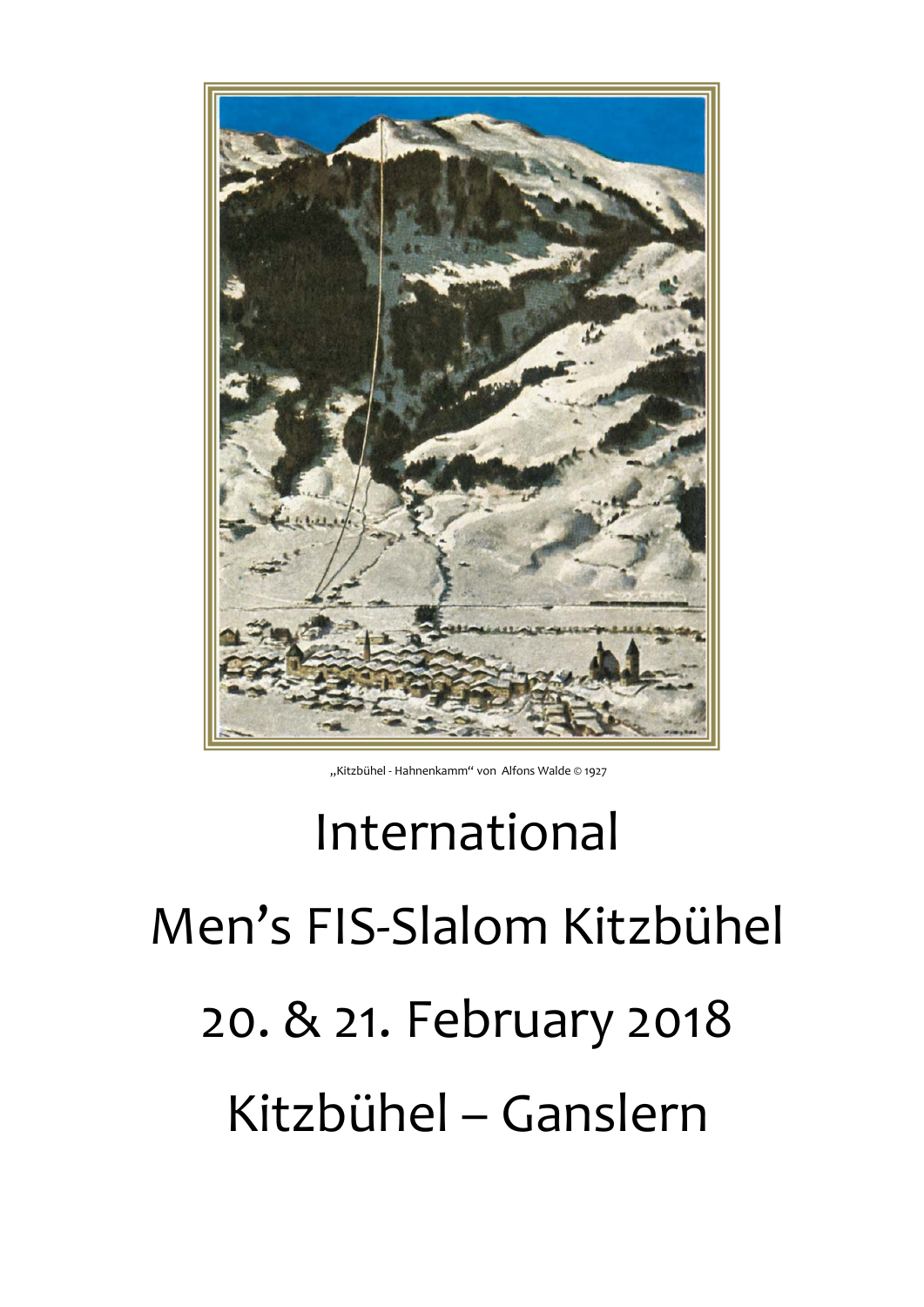# **Invitation | Announcement Men's FIS Slalom Kitzbühel FIS Codex 1509 & 1510 20. + 21. February 2018**

| <b>Entries</b>                  | Kitzbüheler Ski Club (K.S.C.)<br>Hinterstadt 4   6370 Kitzbühel   Austria<br>nennungen@hahnenkamm.com                                                                                                                                                                                                                                                                                                                                                                                                                                                            |
|---------------------------------|------------------------------------------------------------------------------------------------------------------------------------------------------------------------------------------------------------------------------------------------------------------------------------------------------------------------------------------------------------------------------------------------------------------------------------------------------------------------------------------------------------------------------------------------------------------|
| <b>Entries close</b>            | Sunday, 18. February 2018 at 19 hrs                                                                                                                                                                                                                                                                                                                                                                                                                                                                                                                              |
| Information                     | Kitzbüheler Ski Club (K.S.C.)<br>Hinterstadt 4   6370 Kitzbühel   Austria<br>race@hahnenkamm.com<br>Phone<br>+43 5356 62301-10   Mobil +43 664 1309 142                                                                                                                                                                                                                                                                                                                                                                                                          |
| <b>National Ski Association</b> | Österreichischer Skiverband (ÖSV)                                                                                                                                                                                                                                                                                                                                                                                                                                                                                                                                |
| Organizer                       | Kitzbüheler Ski Club (K.S.C.) - 6060                                                                                                                                                                                                                                                                                                                                                                                                                                                                                                                             |
| Participation                   | Competitors may participate provided they are entered by<br>their National Ski Associations in accordance with FIS-Rules.                                                                                                                                                                                                                                                                                                                                                                                                                                        |
| <b>Race rules</b>               | International Ski Competition Rules (ICR)                                                                                                                                                                                                                                                                                                                                                                                                                                                                                                                        |
| Insurance                       | The associations sending the entries shall be responsible for<br>the insurance of participants.                                                                                                                                                                                                                                                                                                                                                                                                                                                                  |
| General                         | The rules of the FIS World Cup, the ICR of the FIS and the<br>organizer shall apply. Only those competitors entered for a<br>race by the relevant national association and holding valid FIS<br>licences shall be eligible for participation. The number of<br>participants is limited and depends on the FIS World Cup<br>Regulation. Access to closed-off race courses shall only be<br>permitted subject to consent by the Chief Race Director. The<br>competition area may only be entered by holders of official<br>accreditations issued by the organizer. |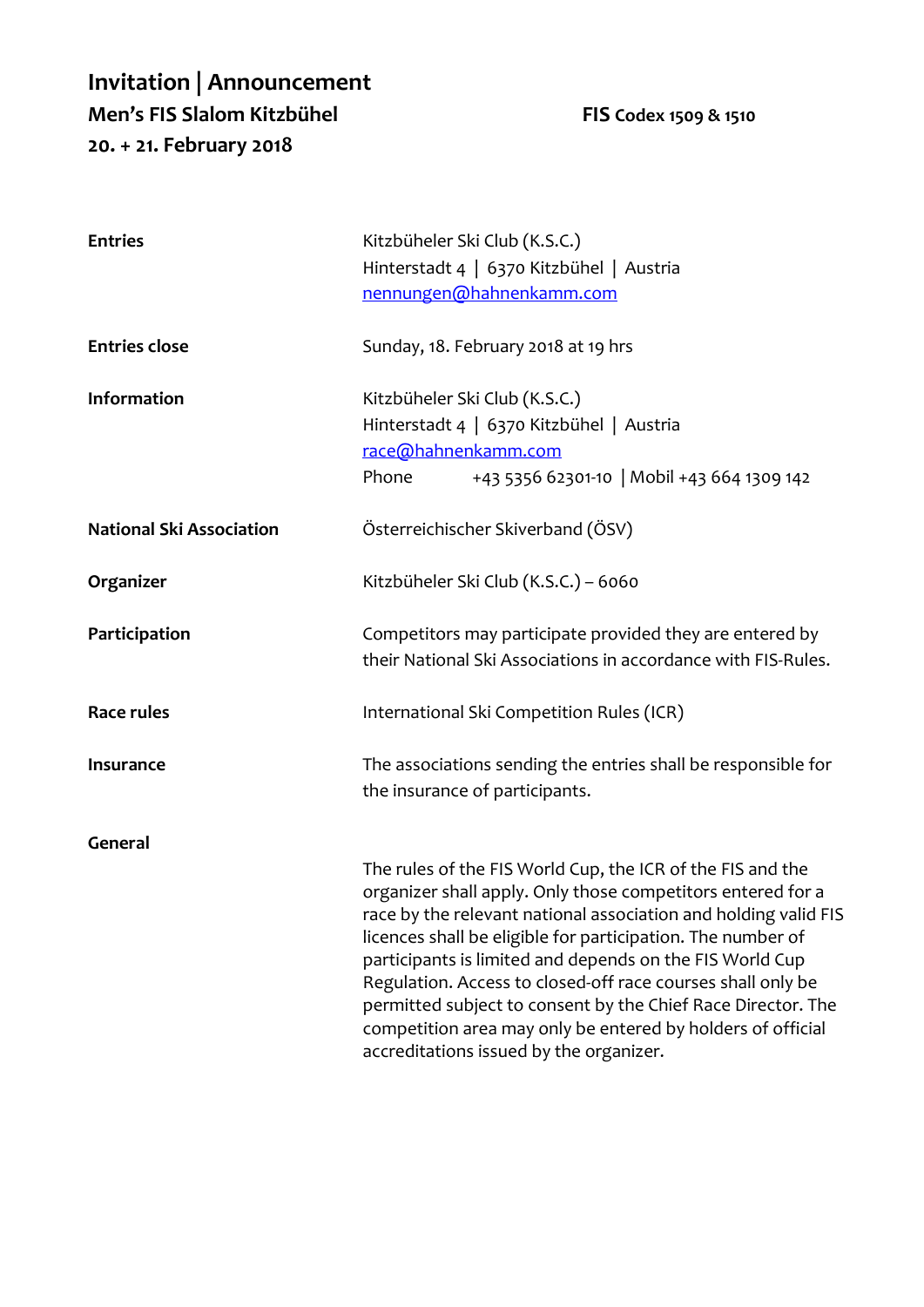# **General Information Men's FIS Slalom Kitzbühel FIS Codex 1509 & 1510 20. + 21. February 2018**

| Race office                  | Phone                                                                                                                                                                                                                                                              | Finish house Hahnenkamm Race/ Red Bull - 1. Floor<br>Ried Ecking 16, 6370 Kitzbühel<br>+43 664 8670 823 |                    |
|------------------------------|--------------------------------------------------------------------------------------------------------------------------------------------------------------------------------------------------------------------------------------------------------------------|---------------------------------------------------------------------------------------------------------|--------------------|
| Accommodation office         | <b>Booking</b><br>Kitzbühel Tourismus<br>6370 Kitzbühel<br>info@kitzbuehel.com<br>Phone                                                                                                                                                                            | +43 5356 66660-0<br>Homepage www.kitzbuehel.com                                                         |                    |
| <b>Bulletin board</b>        |                                                                                                                                                                                                                                                                    | Finish house / Red Bull - entrance stairs (backside)                                                    |                    |
| <b>Team Captains Meeting</b> | TC Meeting 1<br>TC Meeting 2                                                                                                                                                                                                                                       | Finish house Hahnenkamm Race/ Red Bull - 1. Floor<br>Monday, 19.02.<br>Tuesday, 20.02.                  | 19 hrs<br>$15$ hrs |
| Protests                     | Protests, if any, shall be submitted in accordance<br>with the ICR.                                                                                                                                                                                                |                                                                                                         |                    |
| Lift passes                  | For racers, coaches and team members will be provided<br>a free ski pass (only for the Ganslernbahn).<br>Chaperons - 30 Euro (adults), 17 Euro Youngster, 10 Euro<br>Children.<br>There are only 1-day ski passes available, to be picked up<br>at the race office |                                                                                                         |                    |
| Parking                      | At the Ganslernbahn<br>No parking at finish house                                                                                                                                                                                                                  |                                                                                                         |                    |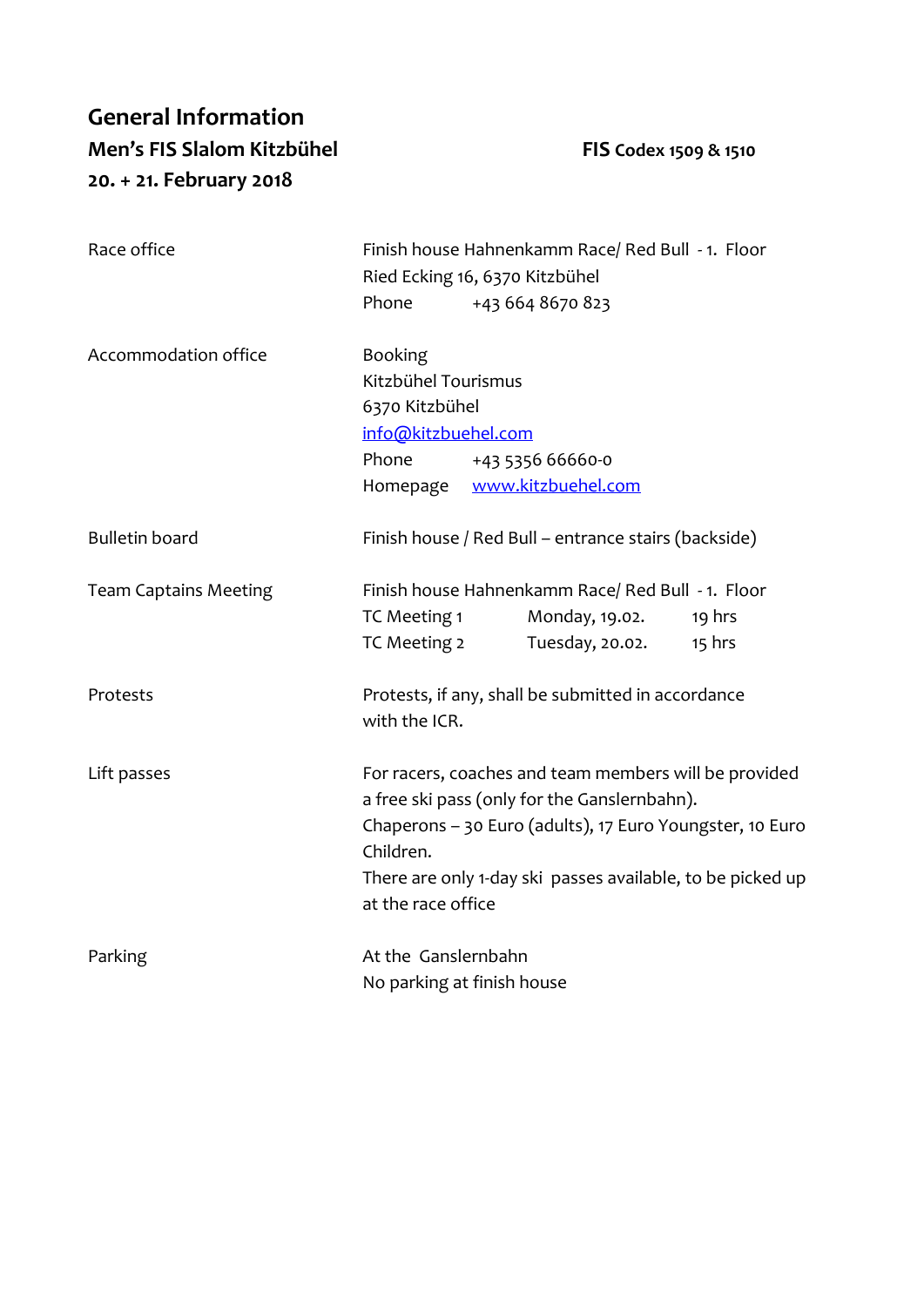## **Program Men's FIS Slalom Kitzbühel FIS Codex 1509 & 1510 20. + 21. February 2018**

#### **Sunday, 18. February 2018**

19:00 hrs Entry close

### **Monday, 19. February 2018**

| 15:00 hrs   | Race office open (until 20:00 hrs) | finish house |
|-------------|------------------------------------|--------------|
| $19:00$ hrs | 1. Team Captains Meeting           | finish house |

#### **Tuesday, 20. February 2018**

| 08:30 hrs           | Lift open - Ganslernbahn |              |
|---------------------|--------------------------|--------------|
| $09:00 - 09:35$ hrs | Inspection               |              |
| 10:00 hrs           | Start – 1st run          |              |
| $11:40 - 12:15$ hrs | Inspection               |              |
| 12:30 hrs           | Start - 2nd run          |              |
| Followed by         | Prize Giving             |              |
| 15:00 hrs           | 2. Team Captains Meeting | finish house |

#### **Wednesday, 21. February 2018**

| 08:30 hrs           | Lift open - Ganslernbahn |
|---------------------|--------------------------|
| $09:00 - 09:35$ hrs | Inspection               |
| 10:00 hrs           | Start – 1st run          |
| $11:40 - 12:15$ hrs | Inspection               |
| 12:30 hrs           | Start – 2nd run          |
| Followed by         | <b>Prize Giving</b>      |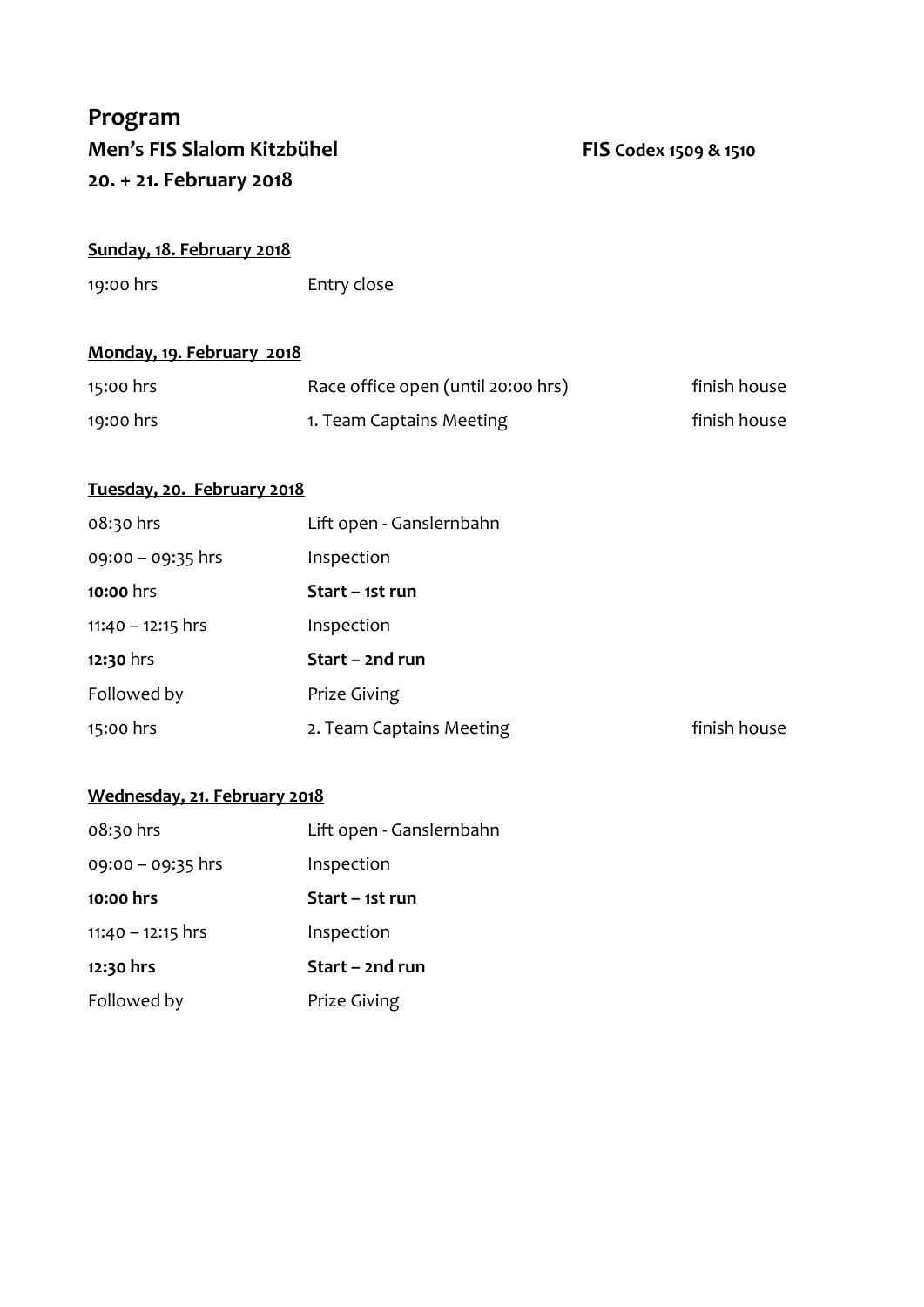# **The Race Course - Ganslern Men's FIS Slalom Kitzbühel FIS Codex 1509 & 1510 20. + 21. February 2018**

#### **Technical data**

| Course name         | "Ganslern"  |
|---------------------|-------------|
| Start               | 955 m       |
| Finish              | 805 m       |
| Vertical drop       | 150 m       |
| Course length       | 350 m       |
| Gradient in average | 35%         |
| Max./Min. Gradient  | 70 % / 20 % |
| FIS-Homologation    | 12647/12/17 |